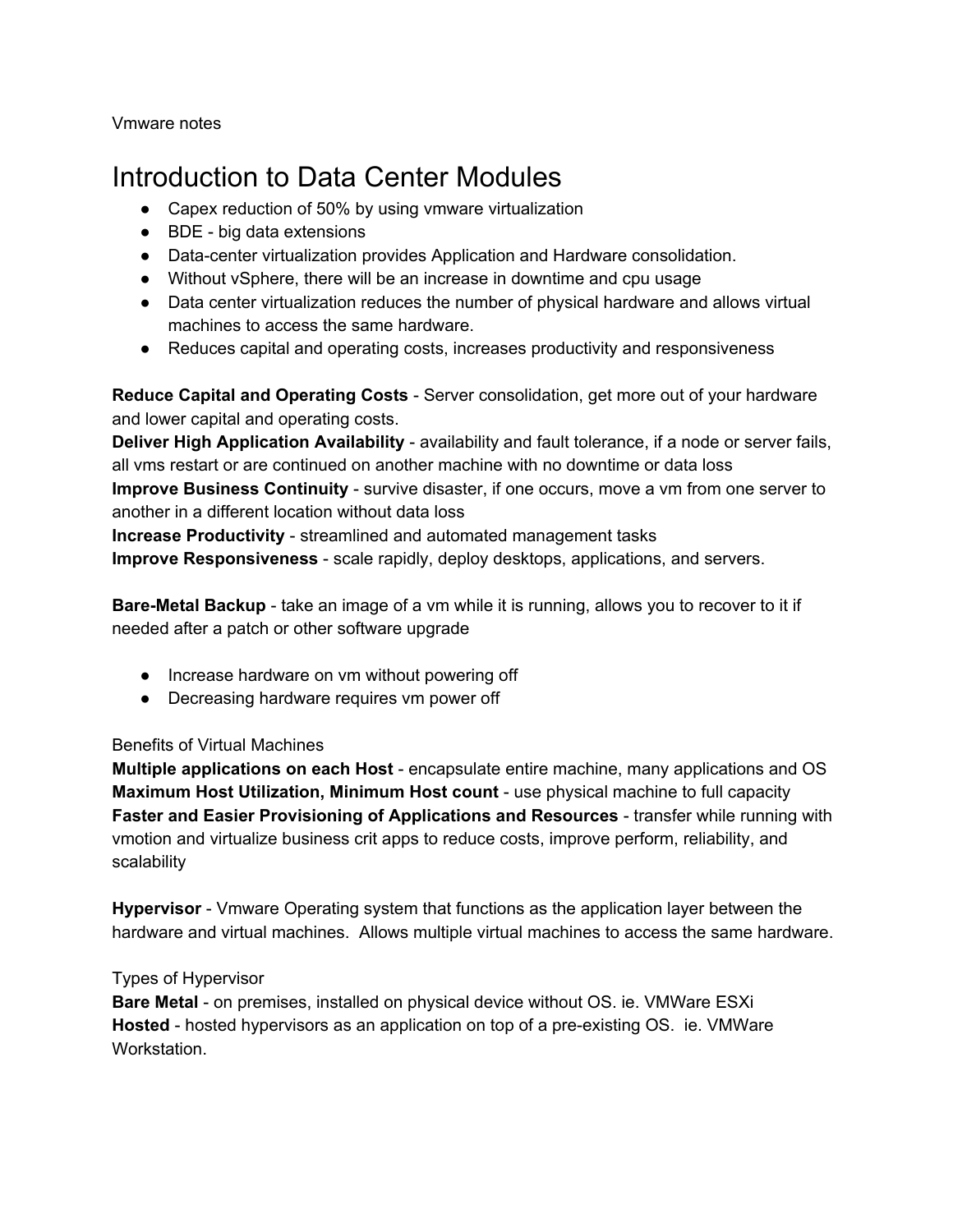**SDDC** *Software Defined Data Center*, accelerates shift to cloud computing for existing data centers.

- Vmware 6.0 provides
	- Live workload migrations
	- Data center maintenance
	- Zero application downtime

3 Editions of VMWare:

- 1. VMWare vSphere Standard
- 2. VMWare vSphere Enterprise
- 3. VMWare vSphere Enterprise +

vSphere 6.0 features and benefits:

- 1. Improves Utilization
- 2. Provides automation
- 3. Maximizes uptime
- 4. Reduces downtime
- Reduces cap ex by upto 70%
- Reduces operational expenses by upto 30% for each application on vSphere

# Components of VMWare vSphere

#### Component layers of vSphere 6.0 Architecture:

#### **Interface Layer**

**Clients** - vSphere client and web client allow users to manage vsphere data center **Management Layer**

**vSphere Center** provides single point of control for a vSphere data center: access control, performance monitoring, configuration,

ie. *vCenter Server* and *vRealize Operations*

#### **Virtualization Layer**

**Application Services** - provide availability, security, and scalability of applications,

ie. high availability fault tolerance, vMotion

ie. Storage vMotion DRS

#### **Infrastructure Services** - services to provide abstract, aggregate, and allocate

hardware or infrastructure resources

ie. Compute, Storage, Network

ie. Hypervisor BDE, Thin Provisioning, Distributed Switch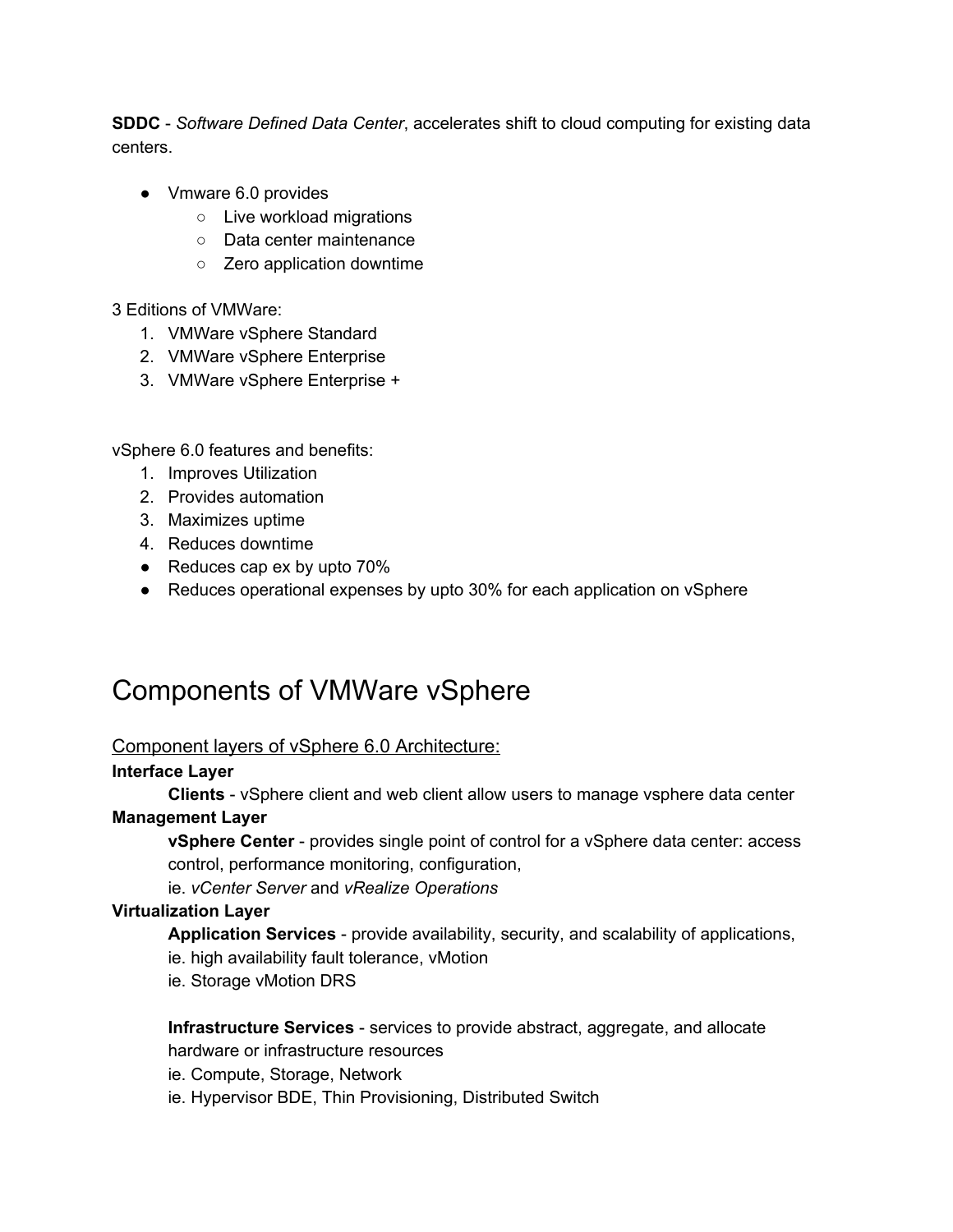- 64 Hosts limit in a vSphere Center
- 8000 VMs limit in a vSphere Center
- 128 vCPUs per VM
- 4TB of RAM per VM

vSphere components:

- **Compute** 64 Hosts, 8k vms per cluster (vSphere Center), rapid clone/deploy vms
- **Storage**
	- Fibre Channel Storage Area Network (FCSAN)
	- Internal Small Computer System Interface (ISCSI)
	- Network Attached Storage arrays (NAS)
	- Storage Policy-Based Management (SPBM) allows common management across storage tiers and dynamic storage classes of service automation
- **Networking** supports Network I/O and multicast snooping, provides dedicated default gateway for vMotion traffic
- **Availability** provides non-disruptive live migration of workload across distributed switches and servers. Savings of 95% in time and resources.
- **Management** vSphere Content library and vSphere web client. vRealize provides operations management across all vSphere platforms (on-prem and hosted).
- Maximum vSphere ESXi 6 host configurations:
	- 480 physical CPUs
	- 12TB of RAM
	- $\circ$  2048 VMs

vCenter Features:

- **Certificate Management** enables services to use the same certificate issued by VMWare Certificate Authority (VMCA) as a root cert (CA) so all certs are signed.
- **Alarms and Alerts** notifications for events, set conditions, or state of object. Can trigger automated actions.
- **Monitoring Features** monitor virtual environment, provides charts, reports, log files
- **Template Management** Content library for vm templates, ISOs, images, & scripts. Can be shared with any ESXi host within a vCenter cluster.
- **Linked Mode Deployment** enables common inventory view across multiple instances of vCenter. Replicates licenses, permissions, and roles.

### Storage Protocols

Fibre Channel (FC) - primarily used for SAN, commonly used for vmfs datastores and boot LUNs for ESXi.

**Fibre Channel over Ethernet** (FCoE) - allows FC storage traffic and network traffic over the same ethernet infrastructure.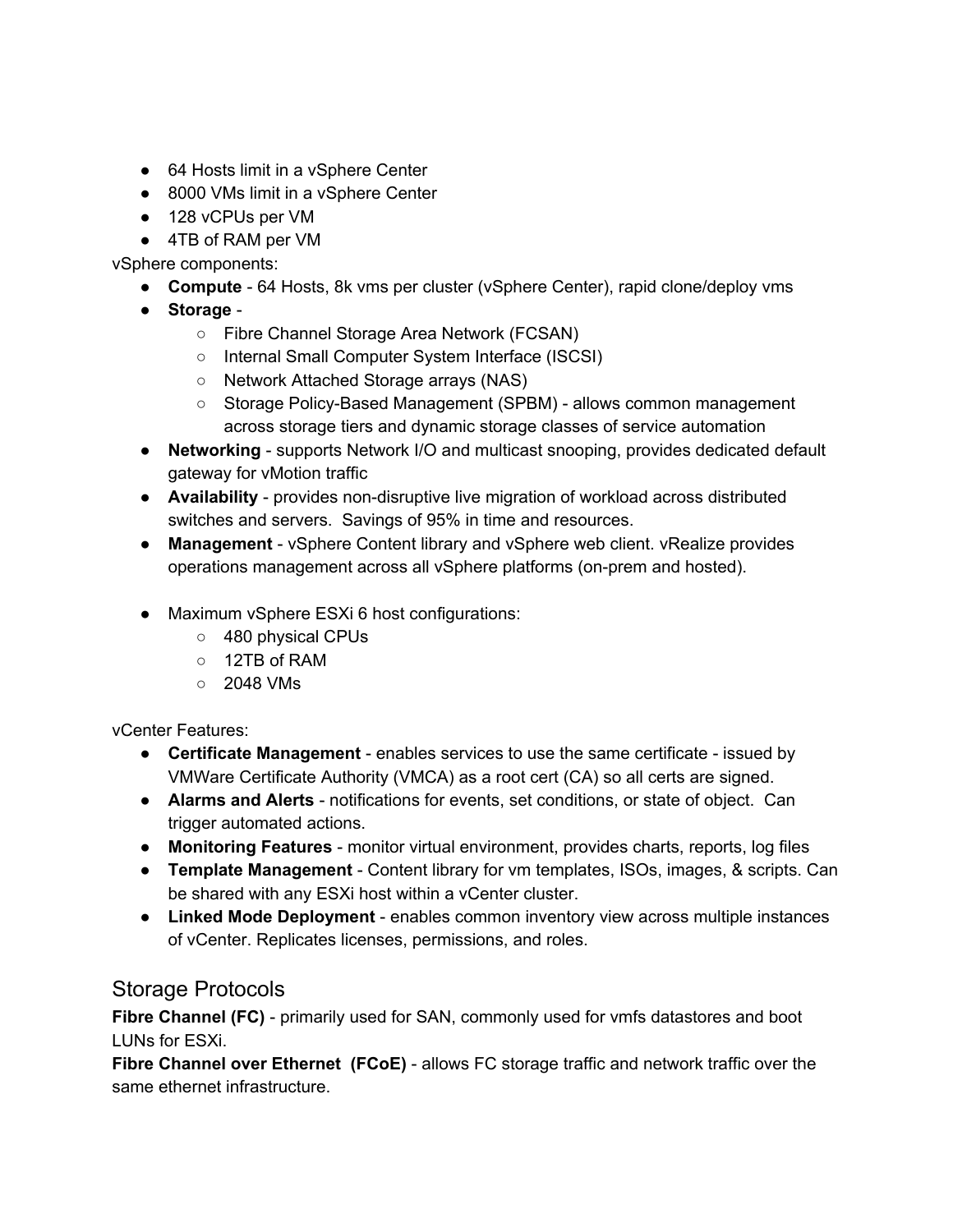**iSCSI** - uses ethernet, can run long distance, used for vmfs datastores and thin provisioning on iSCSI LUNs. can use independent, dependent, or software iSCSI initiators.

**Network File System (NFS)** - IP-based file sharing protocol used by Network-Attached Storage (NAS). Cannot initialize or format NAS target remotely, NAS Server responsible for data storage locations.

**Local Storage** - Internal HDD within the ESXi host, or direct attached storage without network access. Requires a compatible Host Bus Adapter on the host and is considered virtual storage. **Virtual Volumes (VVOL)** virtualizes SAN/NAS arrays, automates tasks, provides finer control for admins. Eliminate need to provision LUNs or volumes per host. SPBM works with virtual volumes.

# **Datastores**

**Logical Unit Number (LUN)** Logical Unit Number, VMFS partition where virtual machines are stored. vSphere client shows a LUN as a datastore.

**VMFS Datastore** high performance file system designed for VMs. can span several physical storage extents, SAN LUNs and local.

**NFS Datastore** - works the same as vmfs datastores. Max size dependent on nfs server.

**Virtual SAN Datastore** Abstracts physical hardware resources into logical pools of capacity. can be configured as needed, without disruption, and doesn't require formatting.

# Virtual SAN

Features:

- Not included with vSphere and is a separate paid offering
- Enable on existing clusters, even if they are not identical
- Cluster can have no local disks
- Works with storage policies
- Pools server attached HDDs and SSDs to create a distributed shared datastore.

#### Types:

**Hybrid** - uses HDDs and SSDs. Flash is used as read/cache write buffer, magnetic provide persistence

**AllFlash Storage** Flash is used as read/cache write buffer, ssds provide persistence and fast response times.

Storage Policy-Based Management (SPBM) - works with virtual volumes, dynamic resource allocation and management. Can specify prereqs for an individual VM to match service levels required by applications.

# Networking Features

- Works similar to physical networks
- vSphere uses virtual NICS and virtual Switches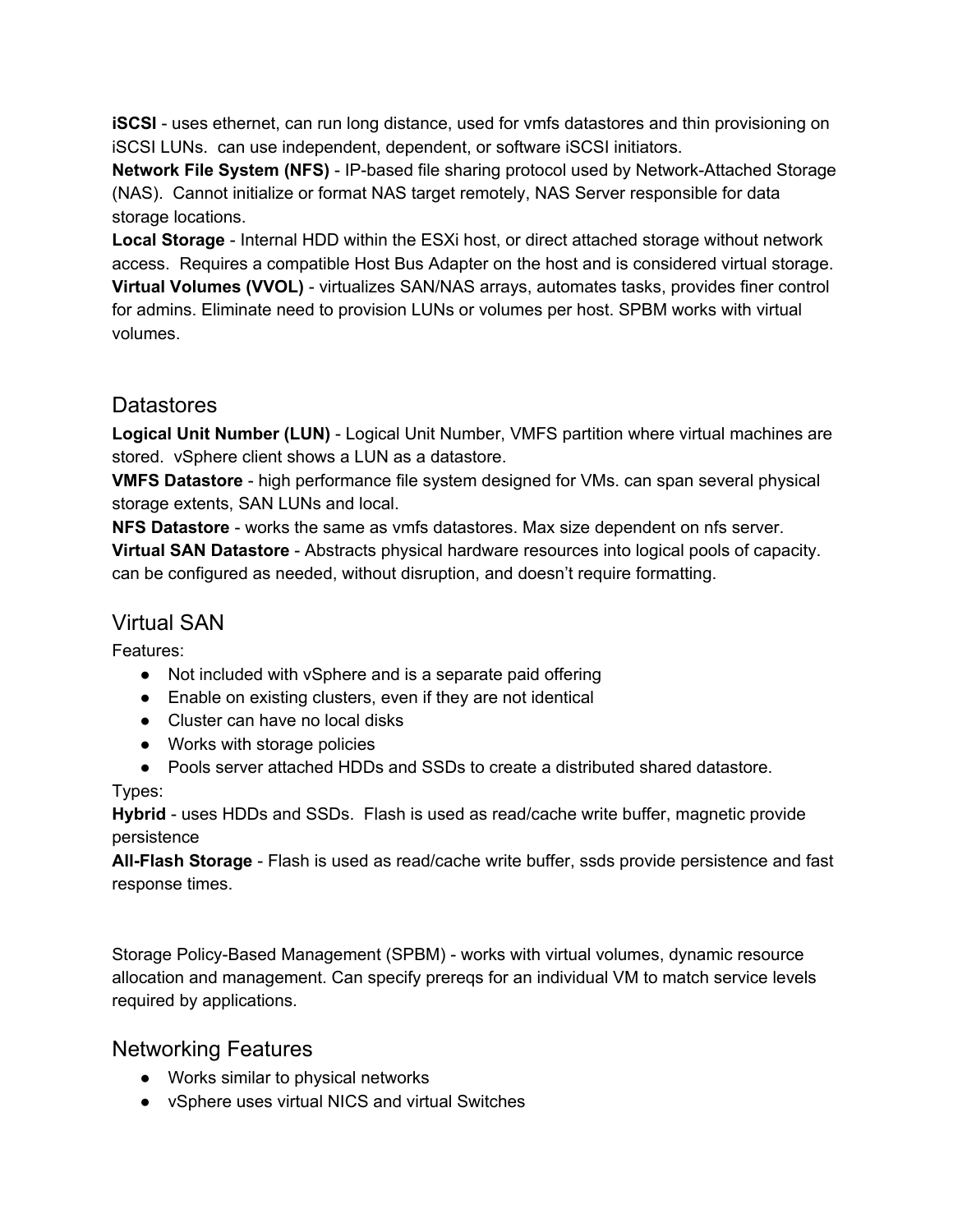- vSphere uses NSX as the network virtualization platform for SDDC
- Network and security services can attach to vms through policies

**Virtual LANs** - provide logical separation of the network traffic.

**Traffic Shaping** - restrict inbound/outbound bandwidth of vms.

**Port Mirroring** - mirror total VM traffic, troubleshooting or IDS

**Quality of Service (QoS) and Differentiated Services Code Point (DSCP)** allows prioritization of network traffic.

**NetFlow** -Monitoring tool and captures metadata.

**Cisco Discovery Protocol (CDP) and Link Layer Discovery Protocol (LLDP)** used to discover neighboring physical network switches and discover misconfigs.

**Virtual Switches** - Maintain MAC address port forwarding table

#### **Standard Switch**

- Can bridge traffic internally.
- bridge multiple network adapters to combine bandwidth/load balance/redundancy
- Default ports are 120

#### **Distributed Switch**

- Centralized interface to configure, monitor, administer vm access switching for entire datacenter
- Enhanced network monitoring/troubleshooting
- Centralized on vCenter Server system

### NSX

**VMWare NSX** - handles data across virtual switches without interacting with physical

**Logical Switching** - spin out Level 2 (layer 2 OSI) virtual switches.

**Logical Routing** - handles east-west traffic in a DC.

**Logical Firewall** - distributed kernel-enabled firewall with monitoring

**Logical Load Balancer** - distribution of workload across servers and high-availability applications

**Logical VPN**

- SSL VPN-Plus: access to private corporate applications
- IP Sec VPN: site-to-site connectivity between NSX and remote sites
- L2 VPN: extend datacenter, allow vms to retain connectivity across geo boundaries

### Resource Management

**vMotion** - allows to migrate a vm from one host to another without downtime. Can move datastore and execution states.

**Cross vSwitch** - migrate vm across different virtual switches.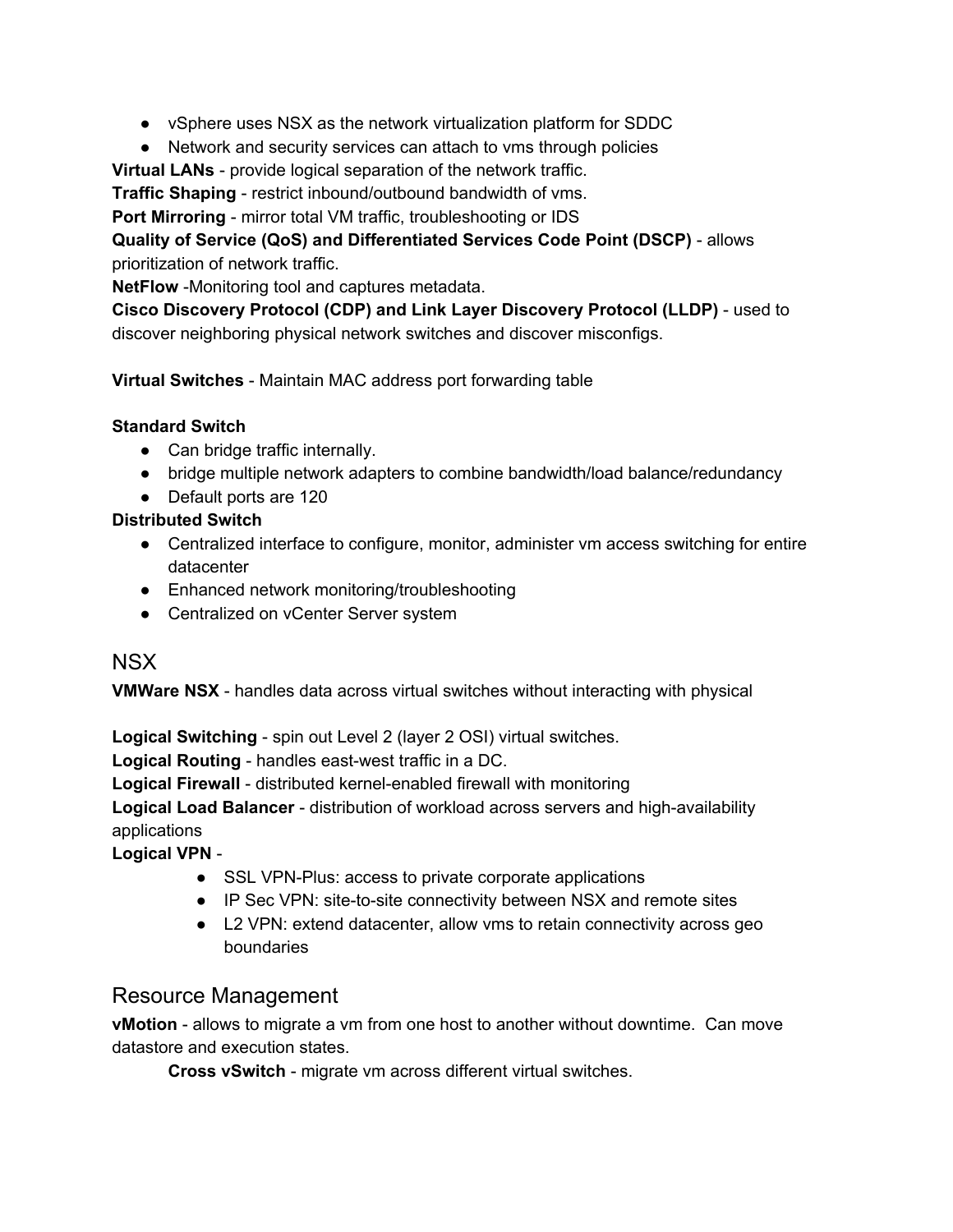**Cross vCenter** - migrate vm from 1 host on a vCenter to another host on another vCenter

Long Distance vMotion - migrate across a WAN, must be 150ms RTT or less. **Distributed Resource Scheduler (DRS)** - aggregates computing capacity across collection of servers.

- Able to apply hardware resources by Policy
- Prioritize resources by application
- May distribute VMS to other hosts based on load.
- Conduct zero downtime server maintenance
- Reduce power consumption by 20%
- Could be used for offsite disaster recovery

#### **Distributed Power Management (DPM)**

- feature of DRS.
- Can power hosts on/off and migrate vms across hosts to reduce power consumption and meet demand.

#### **Storage vMotion**

- migrate a vm from one datastore to another while running with zero downtime.
- Proactive storage migration
- Improve vm performance
- Easy monitoring

#### **Storage DRS**

- Smart vm placement and load balancing based on I/O and space capacity.
- Keeps storage devices balanced
- Monitors the storage habits
- Manual mode makes recommendations that an admin must approve.
- Fully automated makes decisions to lower I/O latency across VMs

#### **Storage I/O Control(SIOC)**

- provides storage I/O performance isolation for VMs
- Prioritize resource allocation during high demand
- Mitigate performance loss of critical workloads due to high congestion

#### **Network I/O Control (NIOC)**

- Allows prioritizing network traffic over virtual switches
- Uses QoS
- Enforces bandwidth limits
- Provides load-based teaming

### Availability Features

- vSphere Data Protection disk-based backup, local data protection and offsite, managed through vSphere web client
	- o Agents that enable application-consistent backup
	- Restore replication data back to source or target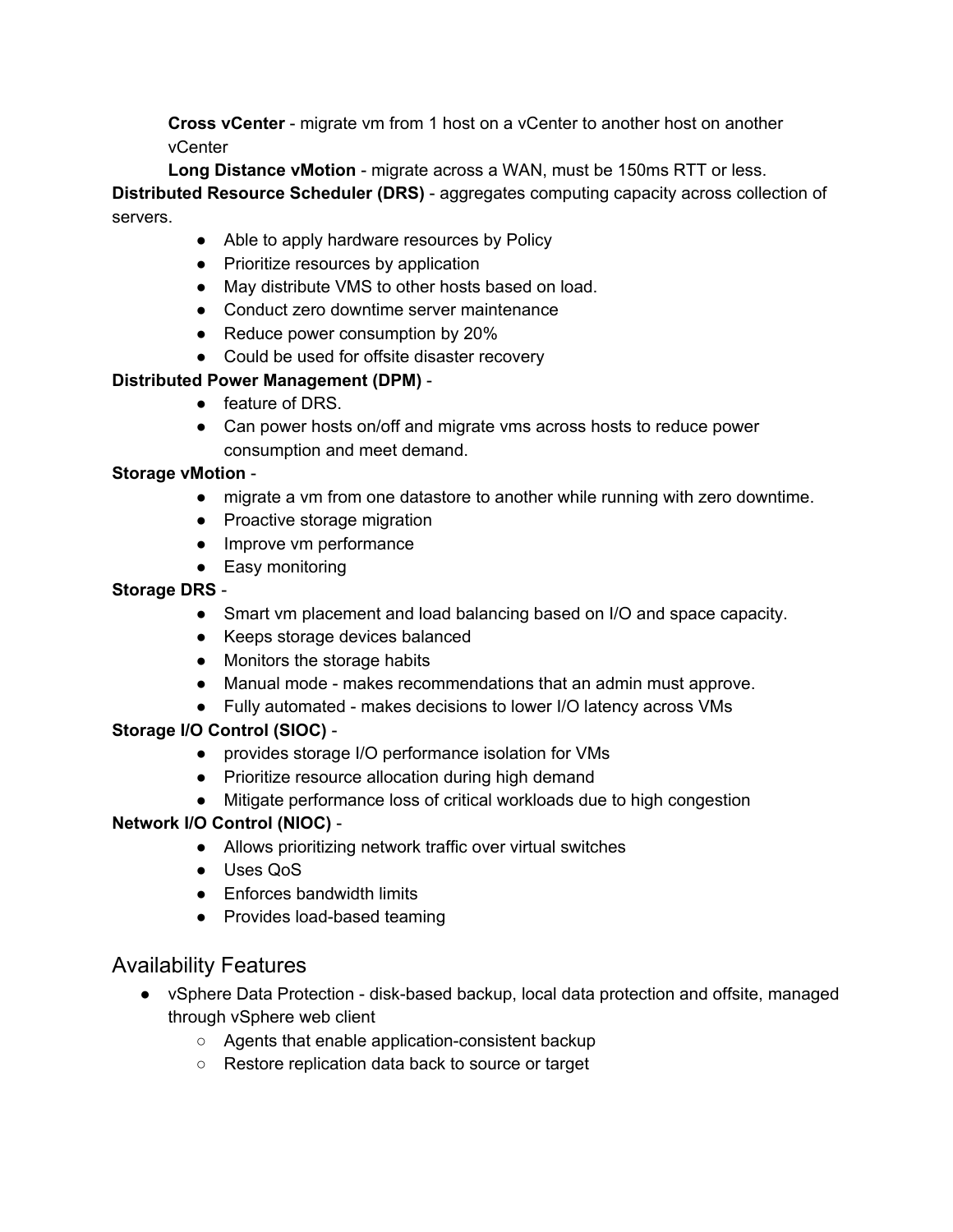- Can restore vms, start OS'es, and check for vmware tools heartbeats to verify running
- High Availability
	- In physical server failure, vms are auto restarted on other servers with spare capacity
	- OS failure, vms are auto restarted
	- Monitors vmware heartbeats to determine failure
	- Can select availability for types of vms
- Faults Tolerance
	- Traffic between hosts that run primary and secondary virtual machines
	- Creates a log step of vms and applications to restore in the case of failure
	- Auto triggers failover in an outage event
	- Supports 4 vcpus, and 64gb of mem
	- Integrated with vSphere
	- Fault tolerance logging recommends a dedicated 10GB NIC on each host for this feature
	- Requires a secondary vm to remain in lock-step with primary vm
- vSphere Replication
	- Replicates vms within the same sites or cross sites
	- Managed using vSphere web client
	- Max 24 recovery points
	- Separate traffic by using Network I/O or configuring on a separate network.

# Data Center Virtualization

- vSphere with Operations Management
	- Provides common service catalog for Infrastructure and applications
	- Performance/capacity monitoring
	- Reclaim overprovisioned space
	- Increase resource utilization
	- Eliminate need for scripts and spreadsheets
	- vSphere Operations Management Standard
		- Server consolidation, business continuity
	- vSphere Operations Management Enterprise
		- Resource load balancing
	- vSphere Operations Management Enterprise Plus
		- Enhanced application availability
	- AK Acceleration Kits -
- vRealize Suite cloud management platform
	- Extends to vmware vCloud Air, amazon, or openstack
	- vRealize automation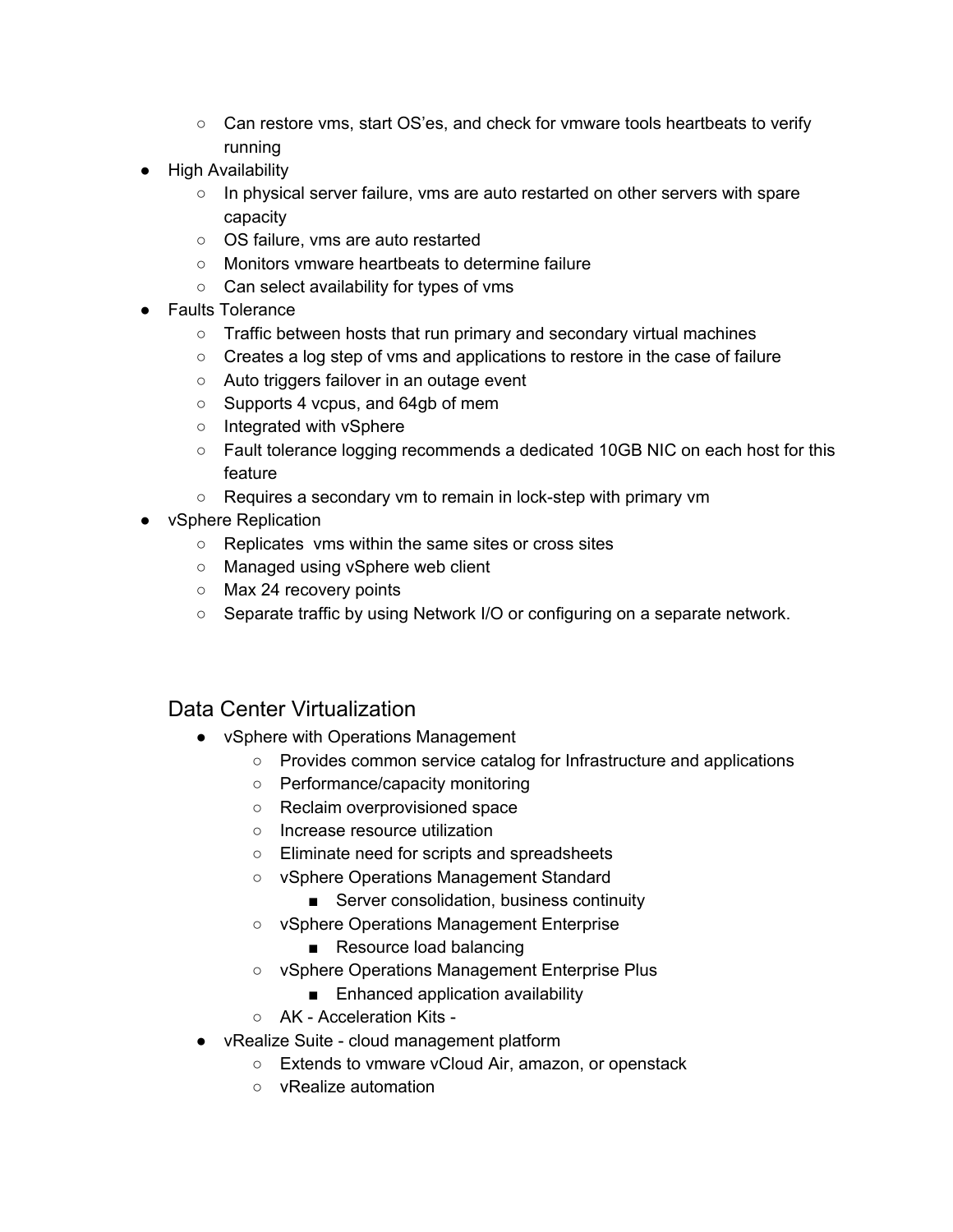- Secure portal where users can request resources
- Admins can request infrastructure and applications through the portal.
- Simplified resource management
- vRealize Operations
	- Provides unified reporting
	- Capacity reporting
	- Dashboard, alerts
	- Virtual Machine Architecture for vRealize:
		- User Interface web app apache tomcat
		- Collector collects controller data
		- Controller placing/mapping data on cluster
		- Analytics caches and processes data
		- Persistence writes data to disk
		- Databases xml in vPostgres DB
- vRealize Log Insight
	- Real-time log management
	- Allows advanced queries
- Software-Defined Storage Virtual SAN matches storage and application need.
	- Runs on the same host
	- Works with storage policies
	- Integrates with vSphere web client
- Software-Defined Networking NSX
	- Allows virtual networks across hosts
	- Create entire virtual networks to run in parallel with physical
	- On-demand resource allocation
- Big Data Extensions
	- Works with hadoop
	- Scale out hadoop virtually
	- Integrate with vCenter
- VMware Integrated OpenStack
	- Deployment using web client
	- Seemless upgrade/patch
	- Free to enterprise customers
- Cloud Services
	- vCloud Air extension of SDDC
	- Offers networking layer between your data center and private cloud
	- Common management tools and automation
	- vCloud offers high availability and business continuity/disaster recovery for Applications, Servers, and Clusters
- EVO: RACK
	- Helps define and deploy SDDCs
	- Medium to large enterprises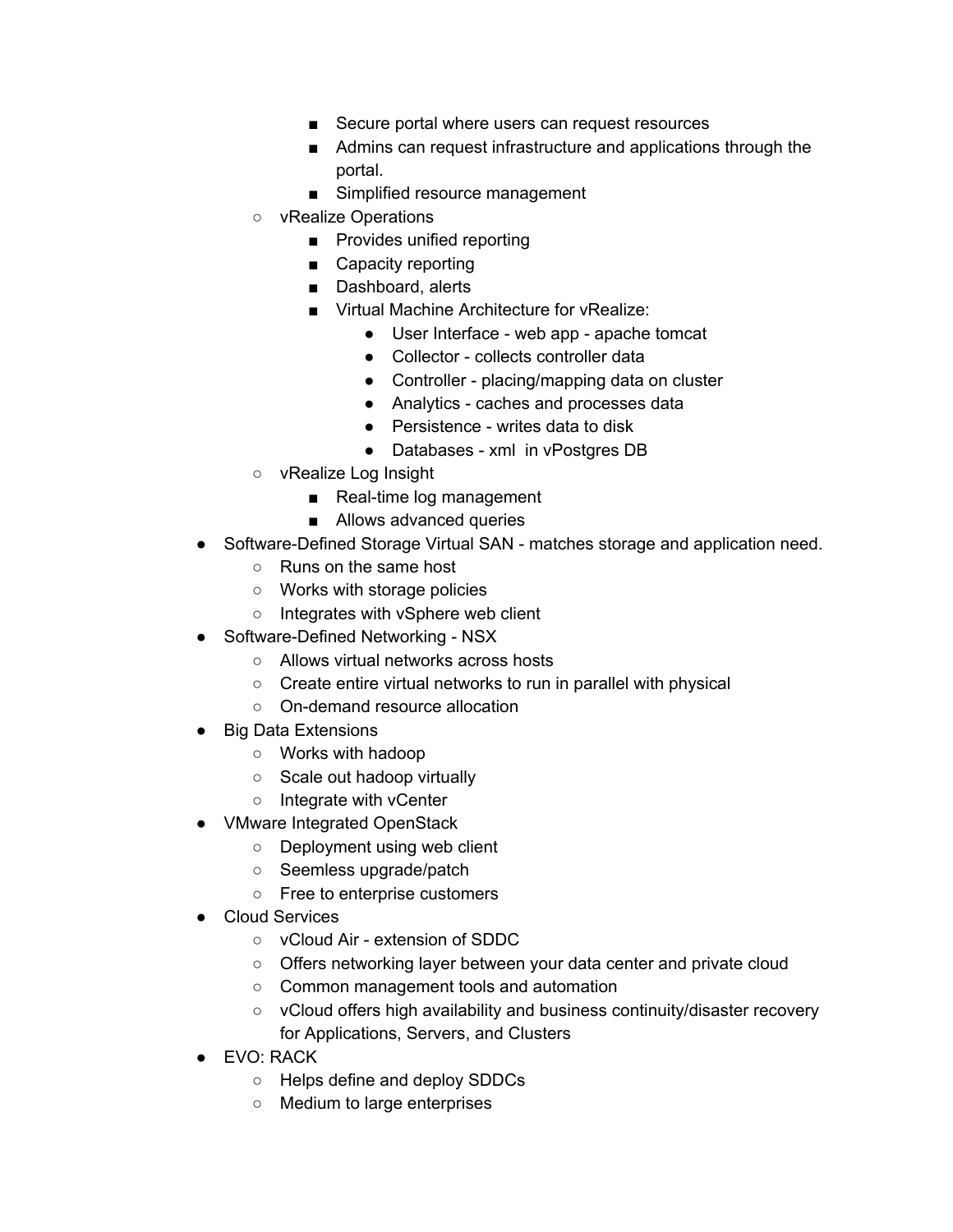- EVO: RAIL
	- Same as rack but with compliance certifications for financial, health, gov
	- Ideal for Virtual Desktops (VDI)

## Scenarios

**Availability Challenge**: critical applications for clients, want zero downtime and avoid extended downtime. Disaster recovery off-site, backup uses too much bandwidth for backup

- Zero downtime -
	- Fault tolerance provides backups of vms that run in parallel
	- High availability provides uniform fail-over protection for hardware
- Disaster recovery off-site -
	- Replication provides asynchronous replication of datastores through a dedicated link.
- Backup uses too much bandwidth -
	- Data protection allows partial backups to only back up changes through Changed Block Tracking (CBT)

**Scalability Challenge**: Cut IT expenses, use resources in DR site, how to migrate vms to off-site datacenter,

- $\bullet$  Migrate vms to off-site DR
	- vSphere 6.0 offers Long distance vMotion for long distances, up to 150ms RTT
- Reached maximum hosts per cluster (32 on vSpherer 5)
	- vSphere 6.0 offers 64 hosts per cluster.

**Management Challenge**: repositories across their global offices, license mismatch between used and purchased

- Repos are on individual vCenter servers
	- Content library will store OVF, ISO, or other file types
	- Can sync with publishers
- License management challenges
	- Platform services control feature for license inventory and management

**Optimization Challenge**: how to optimize infrastructure

- Optimize infrastructure
	- vRealize Operations Manager, automate tasks and monitor health.

**Application Upgrade Challenge: search engine company wants to deliver better ads and get** high click rates and site-time

- building user profiles from large volumes of data
	- vSphere 6.0 support BDE with hadoop to analyze data and target content for users

**Cloud Challenge**: Move to cloud

- Benefits to moving to cloud with VMware vCloud:
	- High availability